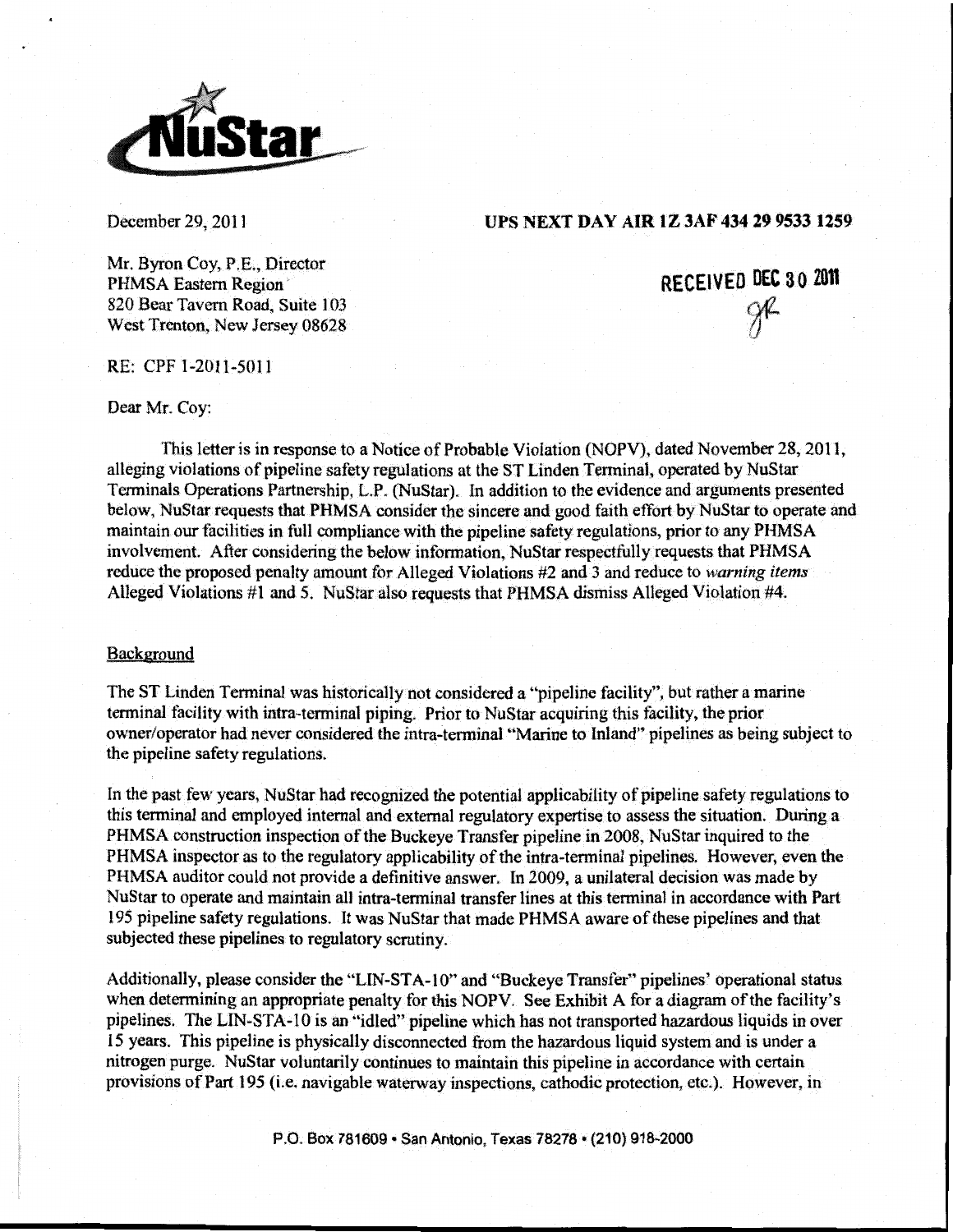# Mr. Byron Coy, P.E. RE: CPF 1-2011-5011

accordance with PHMSA interpretation #PI-08-0003, the LIN-STA-10 pipeline in its current state, does not meet the applicability provisions of § 195.1 and is not subject to the requirements of Part 195. Also, the Buckeye Transfer pipeline was constructed in late 2008 and first began transporting hazardous liquids in January 2009. Therefore, any alleged violations from the 2008 time period would not be applicable to the Buckeye Transfer pipeline.

### **Alleged Violation #1**

§ 195.404 Maps and records.

(b) Each operator shaU maintain for at least 3 years daily operating records that indicate- (I) The discharge pressure at each **pump** station; and

NuS tar failed to maintain daily operating records from 2008 through 2010 that indicated the discharge pressure at each pump station during normal and abnormal operations at the Linden Tenninal. A PHMSA representative reviewed NuStar's Pipeline Certificate form and identified missing or incomplete data. NuStar's Pipeline Certificate form is used to manually record the start time and intervals. NuStar failed to record the discharge pressure at all the time intervals noted on the form on the Pipeline Certificate forms dated 8/8/08, 5/18/09, 12/26/09, and 12/27/09, and 3/30/10.

It is important to note that upon further review, a PHMSA representative discovered that the discharge pressure records were not only incomplete, but more importantly the chosen time interval for collecting pressure data during normal and abnonnal operation, did not provide for an adequate record of discharge pressure.

### NuStar Response:

Initially, please consider that the pipeline identified as "LIN-STA-1 0" is not currently in hazardous liquid service; therefore, there are no pump-discharge pressures to record. The pipeline identified as "Buckeye Transfer" has a SCADA system which records pump discharge pressures on a continuous basis. These recordings were demonstrated to the PHMSA auditors with no concerns noted.

Next, the alleged violation refers only to the intra-terminal pipelines identified as "Marine to Inland #1, 2, 3, and 4". These short (-one mile) pipelines transfer product between the two sections of the ST Linden Terminal. These pipelines are manually operated with no remote control or monitoring capabilities. NuStar's Pipeline Certificate form required that manifold pressures be recorded on an hourly basis during intra-terminal transfers. A spot check of these forms by the PHMSA auditor revealed that this process was not always followed.

As part of our dedication to continuous improvement, NuStar has since revised the form and procedures and re-trained personnel on its proper use. The procedure requires that pressure gauges at the pump manifolds are read and recorded on an hourly basis once a steady state transfer condition is reached (Exhibit B). (Note: During start-up of a transfer, the pipeline pressure is monitored constantly until

> P.O. Box 781609 • San Antonio, Texas 78278 • (210) 918-2000 Page 2 of 6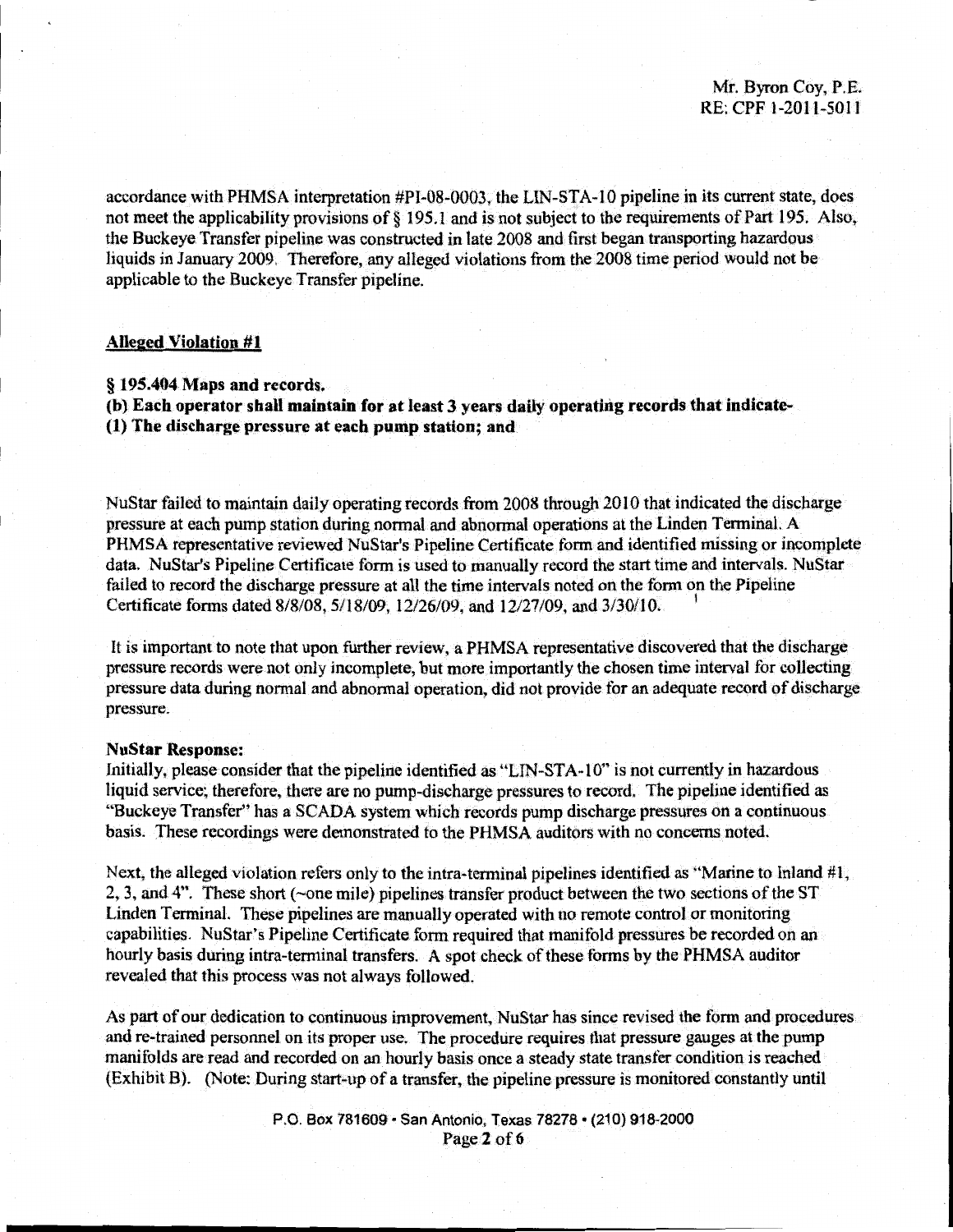steady-state is reached). We believe this meets the requirement of the regulation and will help ensure no further incidents of non-compliance.

In addition, the proposed penalty amount is inconsistent with similar violations alleged against other operators. For example, CPF 5-2011-5014 alleges a very similar violation involving a relatively short pipeline, such as NuStar's. In this example, however, the accused operator made no attempt to record discharge pressures, as their system was not even equipped with a pressure reading device at the discharge location. Despite these facts, PHMSA chose not to levy a monetary penalty for this al1eged violation. To demonstrate fair and consistent enforcement policy, NuS tar respectfully requests that PHMSA forego the proposed penalty for this alleged violation and reduce this to a *Warming Item.* 

### Alleged Violation #2

#### §195.404 Maps and records

(c) Each operator shall maintain the following records for the periods specified: (3) A record of each inspection and test required by this subpart shall be maintained for at least 2 years or until the next inspection or test is performed, whichever is longer.

NuStar failed to maintain fifty-one (51) right-of-way (ROW) inspection records for at least 2 years. Pursuant to §195.412(a), each operator shall, at intervals not exceeding 3 weeks, but at least 26 times each calendar year, inspect the surface condition on or adjacent to each pipeline right-of-way. A PHMSA representative requested NuStar personnel to provide ROW records for the second quarter of the calendar year 2008 through the second quarter of calendar year 2010. NuStar could only produce a single ROW record for an inspection that took place on 11/10/2009.

#### NuStar Response:

NuStar would like to correct the allegation that ROW inspection records were not maintained during the periods of 2008 through the second quarter of 2010. The allegation incorrectly states that NuStar could only produce a single ROW record for an inspection that took on place on November 10, 2009.

On November 10, 2009, NuStar began documenting ROW inspections on the *Linden Right of Way Inspection Report* to better align our documentation method with Company procedures for other longer distance pipelines. During the audit, NuStar provided the PHMSA auditor with the *Linden ROW Inspection Reports* for the period beginning on November 10, 2009 through the time of the audit. These inspections were documented on a bi-weekly interval, in compliance with §195.412(a) for the remainder of 2009 (see Exhibit C). Therefore, the correct number of ROW inspections not properly documented during the period of 2008 and 2009 is 46, not the 51 stated in the alleged violation.

In consideration of the evidence provided and the operational status of the LIN-STA-10 and Buckeye Transfer pipelines during these time periods, NuStar respectfully requests that PHMSA reduces the proposed penalty accordingly.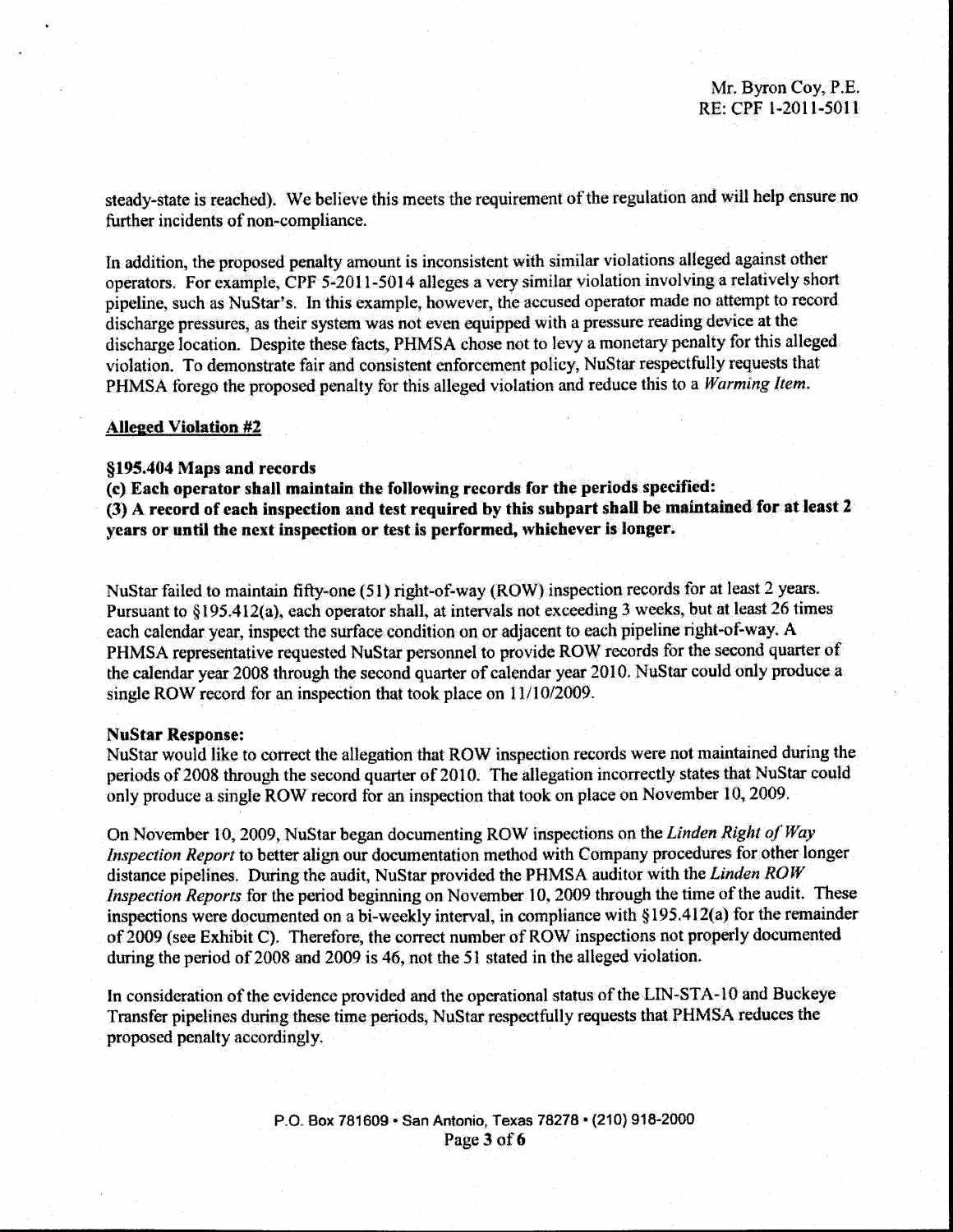### Alleged Violation #3

# §195.404 Maps and records

(c) Each operator shall maintain the following records for the periods specified:

(3) A record of each inspection and test required by this subpart shall be maintained for at least 2 years or until the next inspection or test is performed, whichever is longer.

NuStar failed to maintain inspection records for seventeen (I 7) mainline valves located at the Linden Terminal for at least 2 years. Pursuant to §195.420(b), an operator shall, at intervals not exceeding  $7\frac{1}{2}$ months but at least twice each calendar year inspect each mainline valve to determine that it is functioning properly. Nustar personnel provided a list (below) of mainline valves; however, no records of inspections conducted on those valves were available for calendar years 2008 and 2009.

#### NuStar Response:

NuS tar concedes that mainline valve inspection documentation could not be provided for calendar year 2008 and 2009 for the "Marine to Inland" pipelines. However, the Buckeye Transfer pipeline did begin transporting hazardous liquids until January 2009; therefore, no mainline inspections were required for this pipeline in 2008. As well, mainline valve inspections are not required for the LIN-STA-10 pipeline for 2008 or 2009, as this pipeline was idled and not transporting hazardous liquids during this time period.

In considering these facts, the actual number of valve inspections that were not documented is approximately 30 percent less than what is alleged. Accordingly, NuStar respectfully requests that the proposed penalty be reduced proportionate to this percentage.

### Alleged Violation #4

# §195.404 Maps and records

(c) Each operator shall maintain the following records for the periods specified; (3) A record of each inspection and test required by this subpart shall be maintained for at least 2 years or until the next inspection or test is performed, whichever is longer.

NuS tar failed to maintain records of inspections and tests performed on firefighting equipment at the Linden Terminal for at least 2 years. 49 CFR Part 195.430(a) requires operators to ensure firefighting equipment is in proper operating condition at all times. During the inspection, NuStar personnel stated that a field storage tank located in the firehouse at the Linden Terminal was used for fighting fires. NuStar personnel could not produce any records that verified the field storage tank at Linden Terminal was in proper operating condition to fight fires.

### NuStar Response:

NuStar respectfully disputes this alleged violation. 49 CFR §195.430(a) provides a performance standard that frrefighting equipment must be in "proper operating condition at all times", but does not

> P.O. Box 781609 • San Antonio, Texas 78278 • (210) 918~2000 Page 4 of 6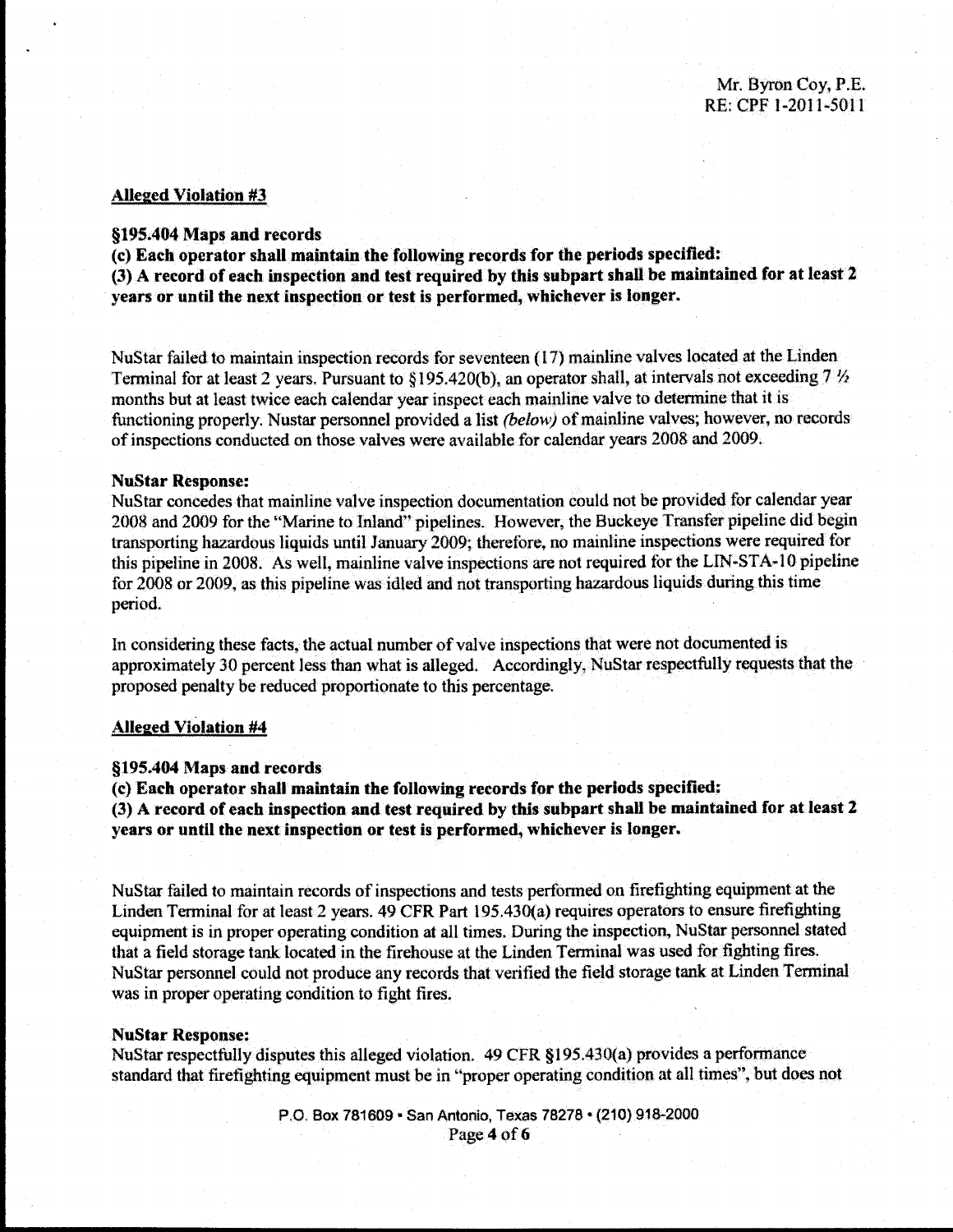prescribe a specific testing, inspection, or documentation requirement. The alleged violation cites § 195.404(c), which applies to "each inspection and test required by this subpart". Therefore, this regulation does not apply to the requirement that all firefighting equipment be in proper operating condition, as there is no inspection or test required by this subpart.

Despite the lack of a specific testing or inspection requirement in Part 195, the Tenninal's firetighting system is regulated and inspected by the City of Linden Fire Marshal and undergoes annual inspection and testing in accordance with NFPA 25: *Standard for the Inspection, Testing, and Maintenance of Water-Based Fire Protection Systems* (Exhibit D). NuStar believes that NFPA 25 provides a superior standard for demonstrating adequate operation of a water~based firefighting system.

In consideration of the tact that NuStar has annually demonstrated proper operating condition of the system, including the water storage tank, in accordance with the applicable NFPA standard, and that § 195.404(c) is not applicable to such testing because it is not required by Part 195, NuStar respectfully requests that this alleged violation be dismissed.

#### Alleged Violation #5

§195.573 What must I do to monitor external corrosion control?

(a) Protected pipelines. You must do the following to determine whether cathodic protection required by this subpart complies with 195.571:

(1) Conduct tests on the protected pipeline at least once each calendar year, but with intervals not exceeding 15 months. However, if tests at those intervals are impractical for separately protected short sections of bare or ineffectively coated pipelines, testing may be done at least once every 3 calendar years, but with intervals not exceeding 39 months.

Nustar failed to conduct tests on cathodically protected pipeline at the required intervaL At the time of the inspection. NuStar provided corrosion control records that showed it conducted a cathodic protection (CP) survey on its protected pipelines on l/1 0/2008 and the next CP survey was conducted on 9/11/2009. While NuStar completed the tests once each calendar year, the time frame between  $1/10/2008$  and  $9/11/2009$  exceeded the maximum of 15 months interval as prescribed in§195.573(a)(l). Additionally, NuStar personnel confinned that the corrosion control records documented the dates the CP surveys were conducted. Therefore, the records verified that the pipeline system at Linden Terminal had in fact been tested at an interval exceeding 15 months.

### NuStar Response:

NuStar is not disputing the allegation that it exceeded the allowable interval between annual cathodic protection surveys by a period of approximately 3 months between 2008 and 2009. However, NuStar respectfully requests that PHMSA reconsider the magnitude of penalty associated with this violation. NuStar is dedicated to ensuring safety, regulatory compliance, and asset preservation through properly functioning cathodic protection systems. As an illustration of this, NuStar has invested over \$150,000 in capital improvements to the tenninal's cathodic protection system over the past two years. As Nustar has already spent over 5 times the proposed penalty amount in upgrades to the cathodic protection

> P.O. Box 781609 • San Antonio, Texas 78278 • (210) 918-2000 Page 5 of 6